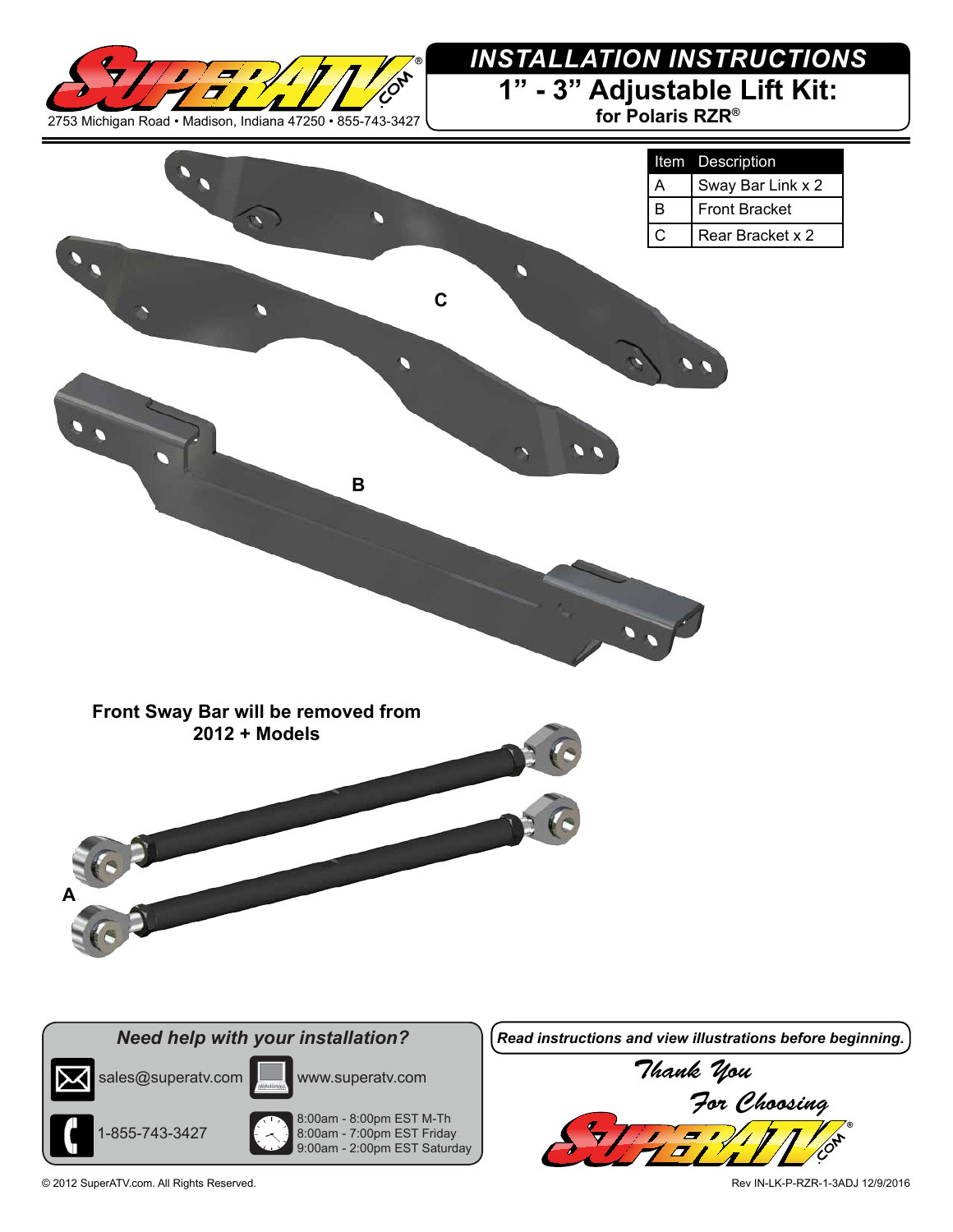**Front:** *Do not tighten hardware completely unless noted.*

- Remove Wheels, Shocks, and Sway Bar Links.
- Install Front Bracket (B) to Shock Mount with Spacers and hardware shown.
- Determine desired lift and reinstall Shocks to Front Brackets (B) with hardware shown.



IN-LK-P-RZR-1-3ADJ **2**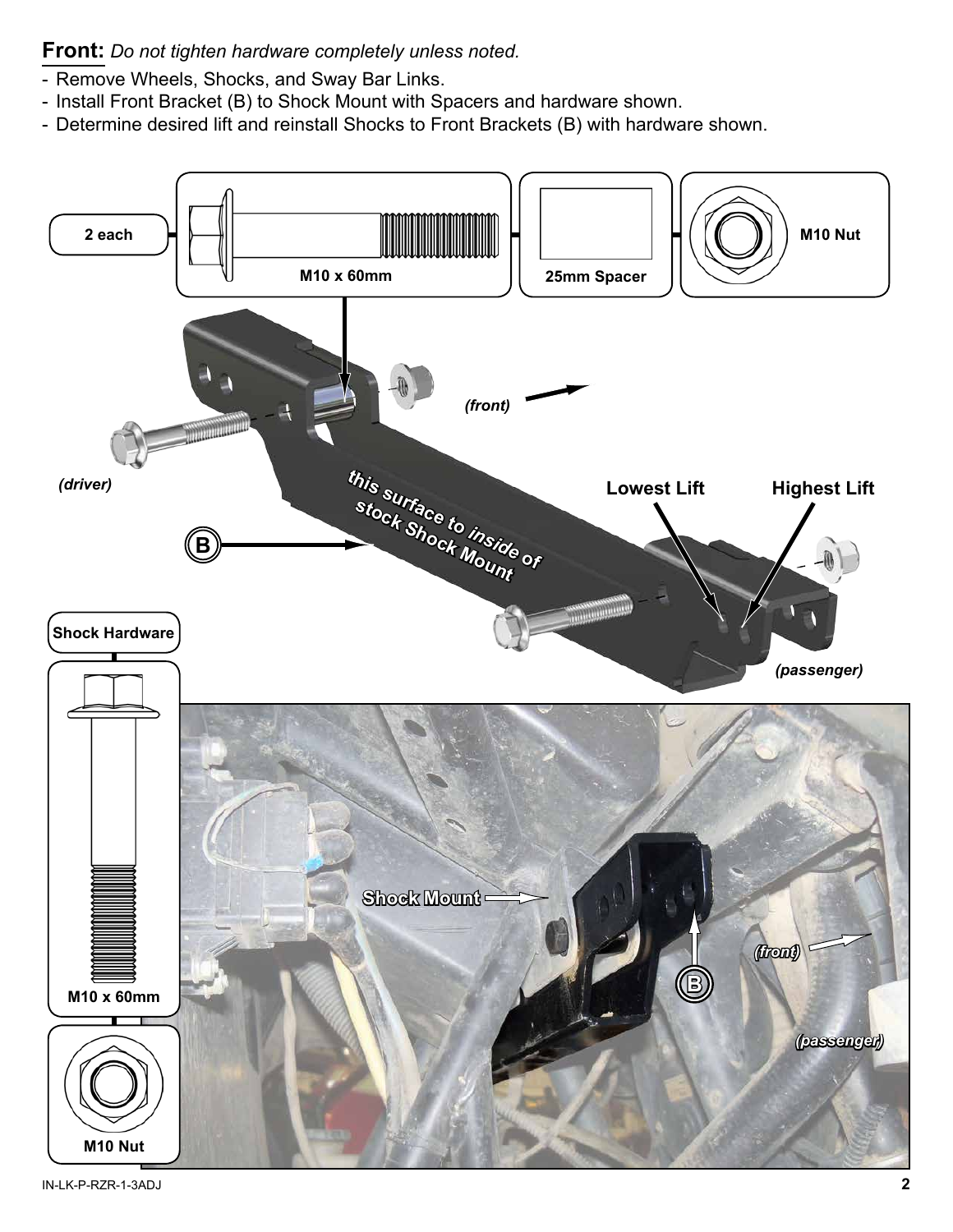## **Front continued:** *Do not tighten hardware completely unless noted.*

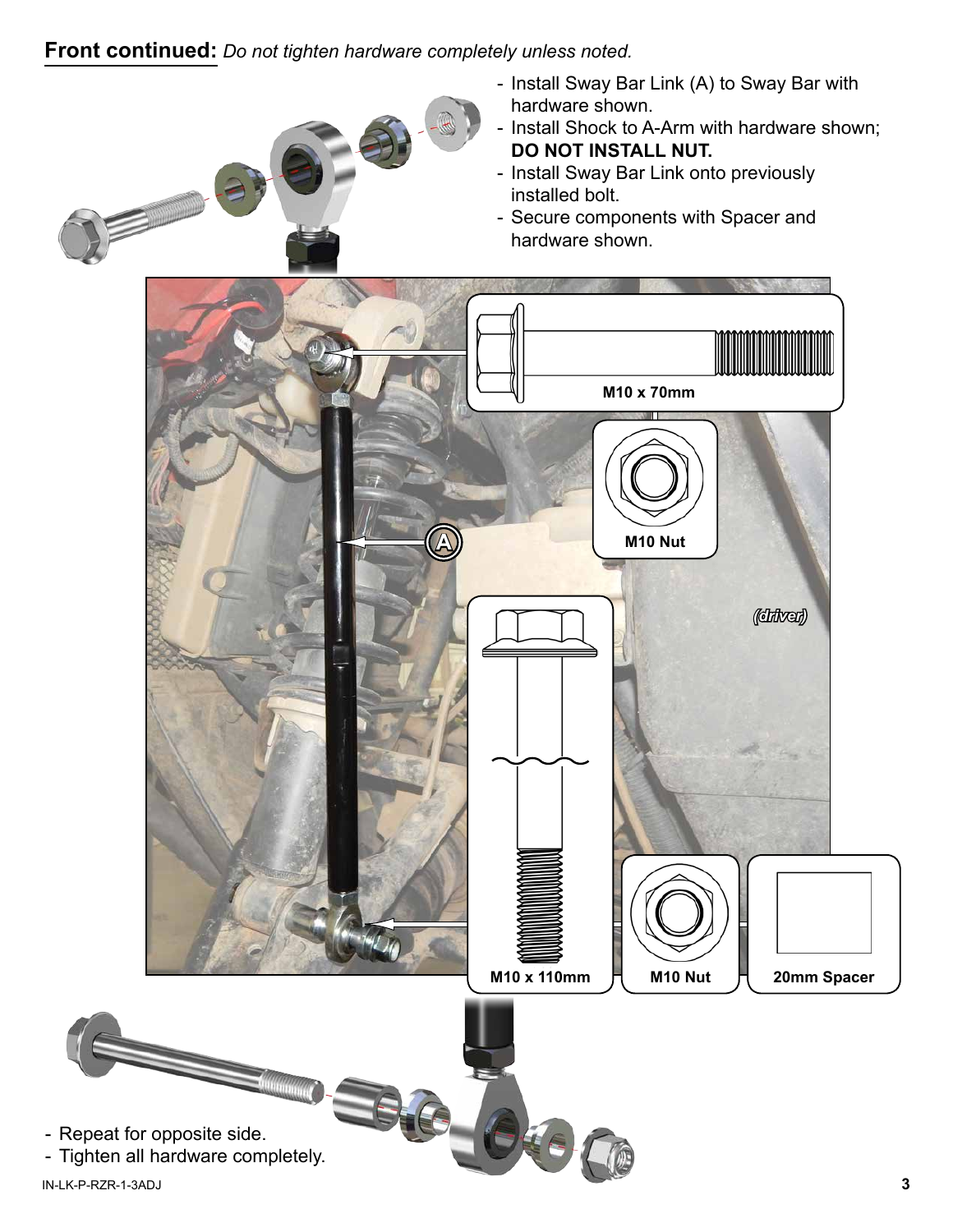

Flipping Sway Bar upside down will reduce angle and shorten distance to A-Arms.

- Remove Sway Bar from driver side.
- Flip Sway Bar upside down and reinstall.

IN-LK-P-RZR-1-3ADJ **4**